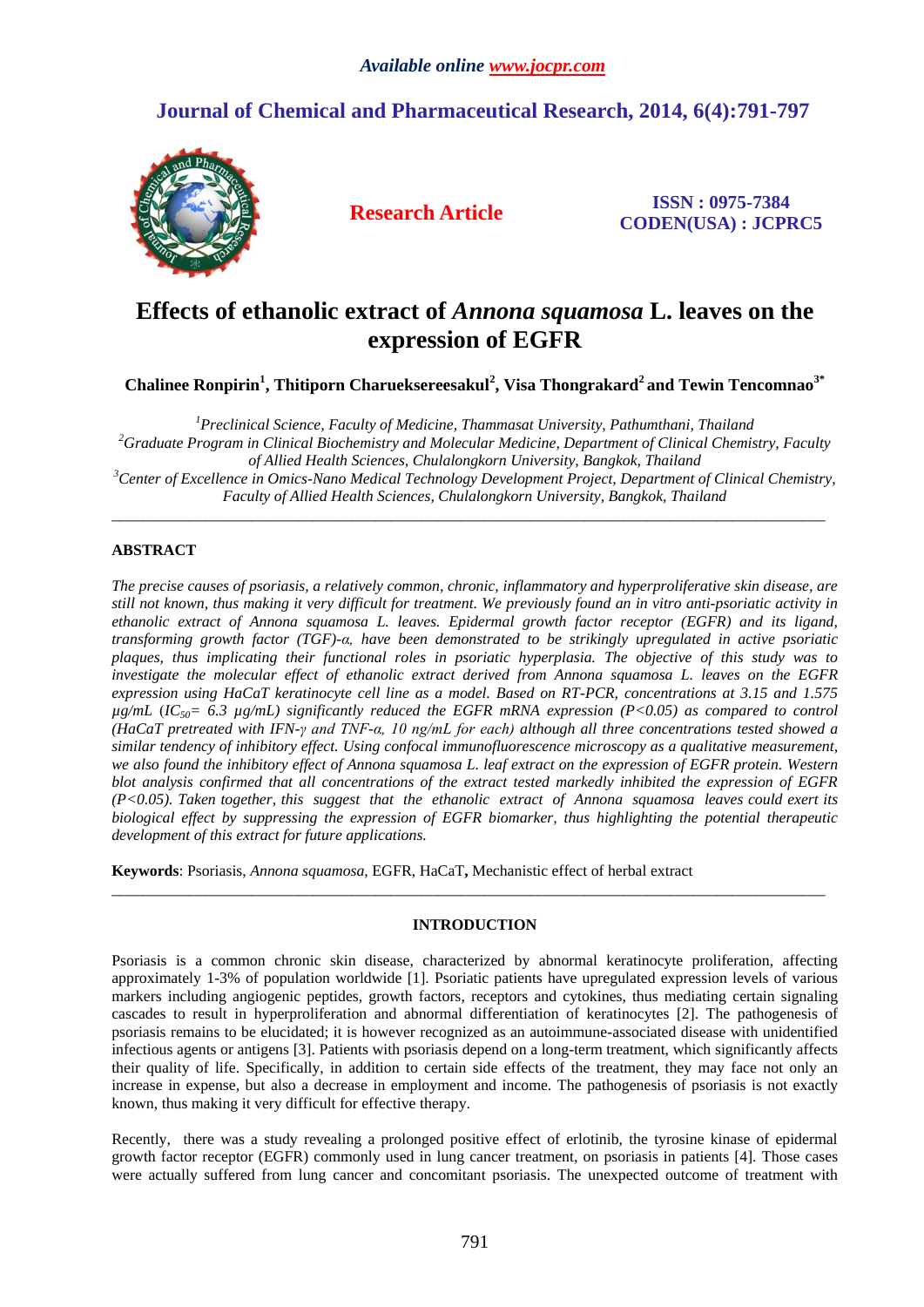erlotinib was subsequently of a great interest in the field of dermatology. Indeed, EGFR is essential in normal skin development and function. Both transforming growth factor-α (TGF-α) [5, 6] and its receptor, EGFR [7, 8] have been found to be upregulated in active psoriatic plaques, thus implicating their functional roles in psoriatic hyperplasia. Consistently, transgenic gene expression of the human amphiregulin, a member of the EGF system, was demonstrated to induce a psoriasis-like phenotype [9]. Therefore, EGFR has been proven to be a molecular target for therapy of psoriasis.

*\_\_\_\_\_\_\_\_\_\_\_\_\_\_\_\_\_\_\_\_\_\_\_\_\_\_\_\_\_\_\_\_\_\_\_\_\_\_\_\_\_\_\_\_\_\_\_\_\_\_\_\_\_\_\_\_\_\_\_\_\_\_\_\_\_\_\_\_\_\_\_\_\_\_\_\_\_\_*

Previously, we demonstrated that dithranol, a well-established agent known as anti-psoriatic drug, suppressed the EGFR mRNA expression of human HaCaT keratinocyte cell line, an *in vitro* model for psoriasis, in a dosedependent fashion [10]. Our finding was in line with the early finding that another known anti-psoriatic agent, vitamin D3 derivative, inhibited the expression of EGFR in human epidermal keratinocytes [11]. Current treatments for psoriasis not only lack effective outcomes, but also result in side effects. It is our interest to discover alternative medicine to satisfy the psoriatic patients. Herbal medicine should be further explored as an optional treatment for psoriasis. Recently, indirubin, known as a natural plant compound, was demonstrated to downregulate the EGFR expression [12]. Flavonoid quercetin from the rhizome of *Smilax china* Linn. was shown to possess anti-psoriatic activity [13]. According to our previous investigation, we found three ethanolic herbal extracts from eleven medicinal plant species possessing *in vitro* anti-psoriatic activity, *Alpinia galanga* L. (rhizome), *Curcum longa* L. (rhizome) and *Annona squamosa* L. (leaf) [14]. It was lately demonstrated that the ethanolic extract of *Annona squamosa* L. leaves was rich in quercetin [15]. Only quercetin, not rutin, was displayed to exhibit anti-psoriatic activity although both chemicals are structurally related [16]. In the current study, we examined whether ethanolic extract of *Annona squamosa* L. leaves exhibited its anti-psoriatic effect via EGFR signaling.

# **EXPERIMENTAL SECTION**

# **Plant materials**

*Annona squamosa* was collected from the Princess Maha Chakri Sirindhorn Herbal Garden (Rayong Province, Thailand). It was authenticated by Professor Dr. Thaweesakdi Boonkerd (Department of Botany, Faculty of Science, Chulalongkorn University, Thailand). The voucher specimens [013399 (BCU)] was deposited at the Professor Kasin Suvatabhandhu Herbarium, Department of Botany, Faculty of Science, Chulalongkorn University, Thailand.

# **Preparation of** *Annona squamosa* **L. leaf extract**

*Annona squamosa* L. leaves were extracted by maceration at room temperature with ethanol (Merck, Hohenbrunn, Germany) using a 1:5 (w/v) ratio in a shaking incubator at 120 rpm for 48 h. The medicinal plant extract was filtered, and the residues were subsequently extracted twice more. After the two filtrates were pooled, the crude extract was concentrated using the MiVac Quattro concentrator at 45 °C. Finally, the resulting crude extract was dissolved in dimethyl sulphoxide (DMSO, Merck) as stock solutions (100 mg/mL), stored at −20 °C and protected from light. Prior to incubation with HaCaT cells, the crude extract was filtered through a 0.2 um pore size filter (Corning Inc., Corning, NY, USA).

# **Cell culture and treatment of HaCaT cells**

HaCaT cells, purchased from Cell Lines Service (CLS, Heidelberg, Germany), were seeded 3x10<sup>6</sup> cells/mL in 15x60 mm of Petri dish and grown in Dulbecco's Modified Eagle Medium/high glucose supplemented with 10% fetal bovine serum, 100 U/mL penicillin and 100  $\mu$ g/mL streptomycin (Hyclone, Logan, UT, USA) at 37 °C in 5% CO<sub>2</sub>. The cells were pretreated with pro-inflammatory cytokines, IFN-γ (10 ng/mL) and TNF-α (10 ng/mL) (Peprotech, Rocky Hill, NJ, USA) for 24 h. Subsequently, HaCaT cells were treated with various concentrations of ethanolic extract: 6.3, 3.15, 1.575  $\mu$ g/mL (IC<sub>50</sub>= 6.3) of *Annona squamosa* L. leaf extract for the period of 48 h at 37 °C in 5% CO2. Controls were performed with DMSO and medium alone. Each sample concentration was tested in triplicates.

#### **Semi-quantitative reverse transcriptase-polymerase chain reaction (RT-PCR)**

Prior to total RNA extraction from HaCaT cells, cells were washed with PBS. Isolation of total RNA was performed using Trizol® reagent following the manufacturer's instructions (Invitrogen, Carlsbad, CA, USA). Before performing the RT reaction, total RNA was adjusted to the final concentration of 1 μg/uL, and RNA was treated with 10<sup>-5</sup> U deoxyribonuclease I (DNase I) (Invitrogen) for 30 min at 37 °C. DNase I-treated RNA was reverse transcribed by ImProm-II<sup>TM</sup> Reverse Transcription System (Promega, Madison, WI, USA) with oligo(dT)<sub>17</sub> primer. For amplification of the cDNA, each desired DNA fragment was amplified for 35–40 cycles using each genespecific primer pair for EGFR (forward primer, 5' GCT ACG ATT GGC TGA AGT AC 3' and reverse primer, 5' ATT GGG TGT AGA GAG ACT GGA 3') [17] and β-actin (forward primer, 5' ACG GGT CAC CCA CAC TGT GC 3' and reverse primer, 5' CTA GAA GCA TTT GCG GTG GAC GAT 3') [18] with expected product sizes of 518 bp and 656 bp for EGFR and β-actin, respectively. The products of RT-PCR were resolved by 2% agarose gel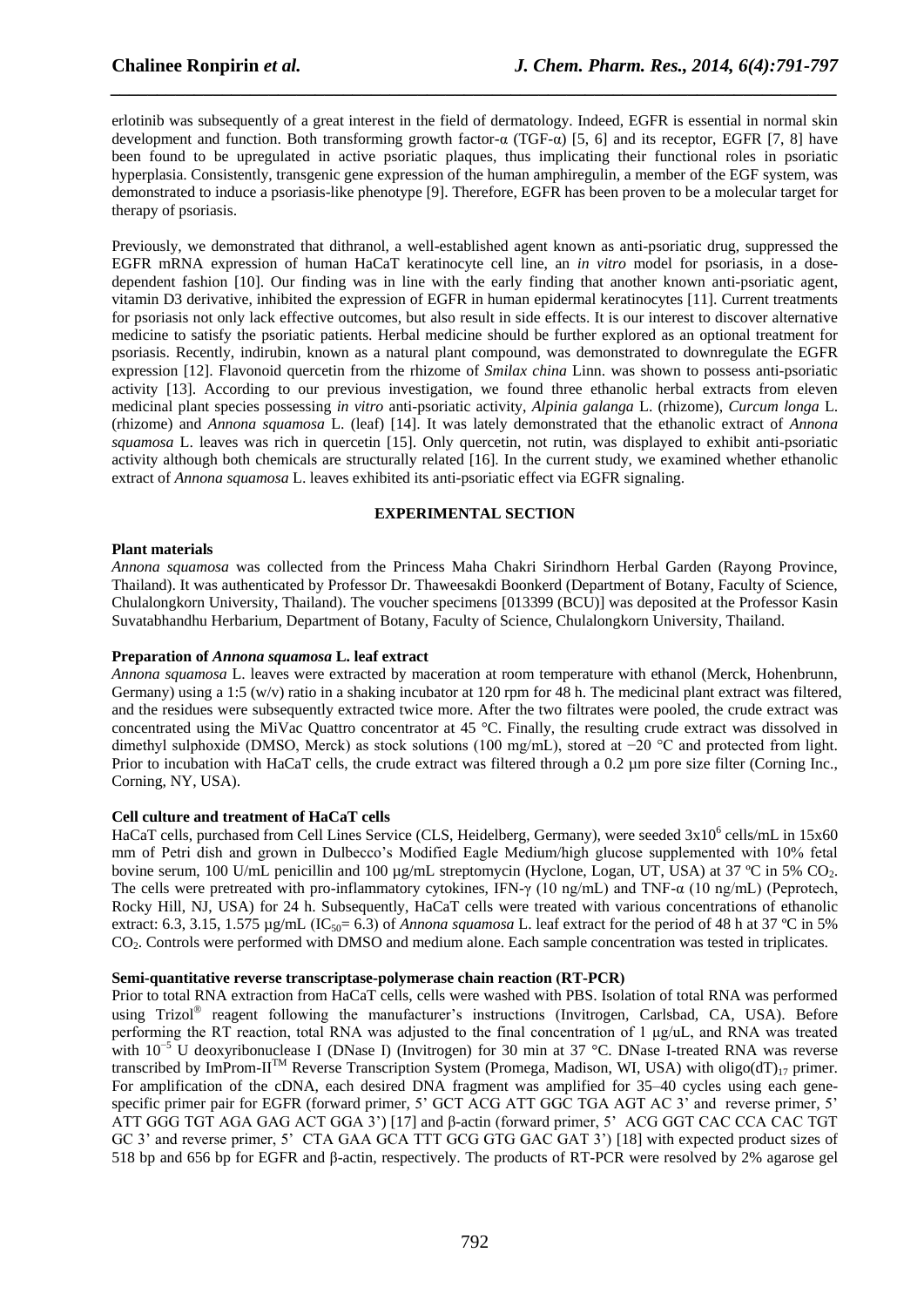electrophoresis and visualized by ethidium bromide staining. All band densities were analyzed by the GeneTools program in a G:Box (Syngene, Cambridge, UK).

*\_\_\_\_\_\_\_\_\_\_\_\_\_\_\_\_\_\_\_\_\_\_\_\_\_\_\_\_\_\_\_\_\_\_\_\_\_\_\_\_\_\_\_\_\_\_\_\_\_\_\_\_\_\_\_\_\_\_\_\_\_\_\_\_\_\_\_\_\_\_\_\_\_\_\_\_\_\_*

# **Confocal immunofluorescence microscopy**

The HaCaT cells were seeded  $1x10^5$  cells/mL on coverslip in a 6-well plate at 37 °C in 5% CO<sub>2</sub>. The cells were pretreated with 10 ng/mL IFN-γ and 10 ng/mL TNF-α for 24 h. Subsequently, the cells were treated with various concentrations of *Annona squamosa* L. leaf extract for 48 h at 37 °C in 5% CO<sub>2</sub>. Cells were washed with cold PBS three times and fixed with absolute methanol at -20 °C for 5 min. Fixed cells were washed with PBS and then permeabilized by adding 0.5% Triton X-100 with 0.05% Tween20 in PBS for 1 h at room temperature. Cells were exposed to primary antibody (anti-EGFR, Cell Signaling Technology, Danvers, MA, USA), and detection using anti-rabbit Alexa 555 (Cell Signaling Technology) was performed. After staining of EGFR-positive cells, cells were washed for 5 min in PBS three times and stained the nucleus with Hoechst 33258 for 15 min at room temperature. After washing for 5 min in PBS three times, cells were observed using a confocal laser scanning microscope (LSM 700, Carl Zeiss, Germany).

# **Protein extraction and Western blotting analysis**

Total protein isolation from the HaCaT cells was carried out using Nonidet P40 lysis buffer. Protein concentrations were determined using the Bradford method [19]. The protein samples were frozen at -80 °C for later analyses. For Western blotting, thirty µg of protein extracts were separated by 10% sodium dodecyl sulfate (SDS)-polyacrylamide gel electrophoresis and transferred onto a polyvinyldine fluoride (PVDF) membrane. The membrane was then blocked with 5% non-fat dry milk in Tris-buffered saline Tween20 and incubated with either polyclonal rabbit anti-EGFR (1: 10,000, Cell Signaling Technology) or polyclonal rabbit anti-GAPDH (1: 10,000, Santa Cruz Biotechnology, Santa Cruz, CA, USA) for 1 h. After washing, the membrane was incubated with anti-rabbit IgG, horseradish peroxidase-linked secondary antibody, diluted at an appropriate dilution in 5% BSA, for 45 min at room temperature. The expected protein bands, EGFR (175 kDa) and GAPDH (37 kDa), were visualized using an enhanced chemiluminescence system with SuperSignal West Femto Maximum Sensitivity Substrate (Thermo scientific, Rockford, IL, USA). The results were normalized to GAPDH values.

# **Statistical analysis**

All values are expressed as means ± SEM. The data were analyzed by the Student *t*-test. *P* < 0.05 was considered to be significant. Each experiment consisted of at least three replicates per condition.

# **RESULTS AND DISCUSSION**

The ethanolic extract of *Annona squamosa* L. leaves was previously demonstrated by our group to contain antipsoriatic activity with IC<sup>50</sup> of 6.3 µg/mL using the HaCaT cell line as an *in vitro* psoriatic model for [14]. Currently, this particular model has been accepted as a suitable model [10]. Specifically, to make this HaCaT cell line a psoriatic model, the cells have been recommended to be pretreated with 10 ng/mL IFN-γ and 10 ng/mL TNF-α for 24 h. Therefore, this pretreated condition was used as a control in this study. Certain ethanolic extracts of Thai plant species have been elucidated to exhibit anti-psoriatic effect via a few possible mechanisms such as increase in apoptosis via caspase 9 [20] and decrease in inflammation via NF-κB signaling pathway [21]. In this *in vitro* study, we aimed at elucidating the molecular mechanism to demonstrate whether the ethanolic extract of *Annona squamosa* L. leaves could exert its anti-psoriatic effect by suppressing the expression of EGFR. The EGFR plays a vital role in development, differentiation, and motility of normal as well as cells in hyperproliferative states. For predictive disease diagnostics and therapeutic targeting of EGFR, it is critical to know how the EGFR signaling pathway is regulated.

We started out by determining the effect of the ethanolic extract of *Annona squamosa* L. leaves on the expression of EGFR mRNA. As shown in Figure 1, the EGFR mRNA expression was significantly reduced by RT-PCR  $(P < 0.05)$ when HaCaT cells were treated with 1.575 μg/mL (0.25IC<sub>50</sub>) and 3.15 μg/mL (0.5IC<sub>50</sub>) of *Annona squamosa* L. leaf extract. Nevertheless, we did not observe the significance of inhibitory effect of this extract at the highest concentration tested, 6.3  $\mu$ g/mL (IC<sub>50</sub>). In fact, there was a tendency toward reducing the expression of EGFR mRNA by this highest concentration of the extract as compared to the control.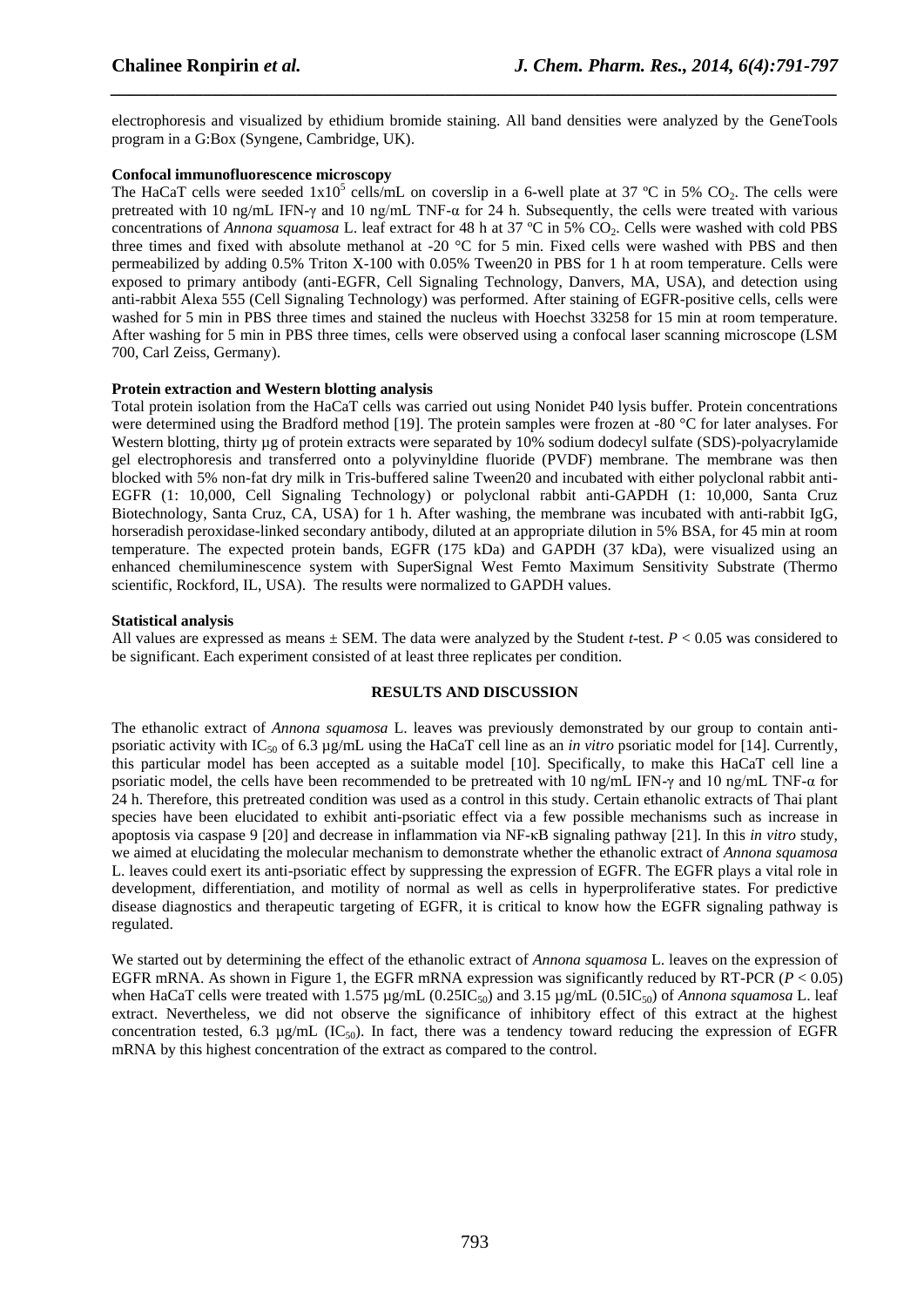A



*\_\_\_\_\_\_\_\_\_\_\_\_\_\_\_\_\_\_\_\_\_\_\_\_\_\_\_\_\_\_\_\_\_\_\_\_\_\_\_\_\_\_\_\_\_\_\_\_\_\_\_\_\_\_\_\_\_\_\_\_\_\_\_\_\_\_\_\_\_\_\_\_\_\_\_\_\_\_*

Concentration (µg/mL)

**Figure 1. mRNA Expression of EGFR and β-actin as detected by RT-PCR in HaCaT cells when treating cells with 6.3, 3.15 or 1.575 µg/mL (IC50= 6.3) of** *Annona squamosa* **L. extract for 48 h. A. The expression levels of EGFR and β-actin were displayed as a result of RT-PCR. Lanes 1: 100 bp ladder, 2: HaCaT cells with IFN-γ and TNF-α (control), 3: HaCaT cells with IFN-γ, TNF-α and 0.0067% DMSO, 4: HaCaT cells with IFN-γ, TNF-α and 1.575 µg/mL (0.25IC50) of** *Annona squamosa* **L., 5: HaCaT cells with IFN-γ, TNF-α and 3.15 µg/mL (0.5IC50) of** *Annona squamosa* **L., 6: HaCaT cells with IFN-γ, TNF-α and 6.3 µg/mL (IC50) of** *Annona squamosa* **L., 7: Negative control of RT, 8: Negative control of PCR. B. After EGFR mRNA is normalized against that of β-actin** *data represent the* fold expression over that of control. *A symbol, \*, indicating a statistically significant difference (P < 0.05).*

Although it was difficult to explain as we could not find a dose-dependent effect with regard to our mRNA experiment, we decided to subsequently examine the effect of *Annona squamosa* L. leaf extract on the expression of EGFR protein using confocal immunofluorescence study. Although a qualitative analysis was carried out, all three concentrations of the extract clearly suppressed the expression of EGFR protein as compared to the control (Figure 2). In addition to the expression level, transition of staining pattern was detected as untreated cells showed cytoplasmic staining of EGFR, but extract-treated cells showed intercellular staining. To confirm the expression level of EGFR protein, Western blotting was performed. As displayed in Figure 3, the expression of EGFR protein was markedly diminished by all three concentrations of the *Annona squamosa* L. leaf extract (*P* < 0.05), thus indicating the inhibitory effect of this herbal extract on the EGFR expression of our *in vitro* model, HaCaT cell line. The tyrosine kinase of EGFR protein is involved in many cancer types, and it is believed to play a vital role in the pathogenesis of psoriasis. This has made EGFR more interesting as a therapeutic target for cancer and psoriasis. Although quercetin might be the prime compound found in *Annona squamosa* L. leaves playing this suppressive effect on EGFR expression, we could not rule out the importance of other chemical constituents in the *Annona squamosa* L. leaf extract. Interestingly, *in silico* screening of EGFR in the tyrosine kinase domain through a medicinal plant compound database (29,960 compounds from 79 plant species) showed that one of eight potential hits was referred to as compound no. 113866-89-0 derived from *Annona squamosa* L. [22]. This particular compound was classified into phenylated flavone. This highlights the potential applications of *Annona squamosa* L. leaf extract and should be further explored for drug discovery.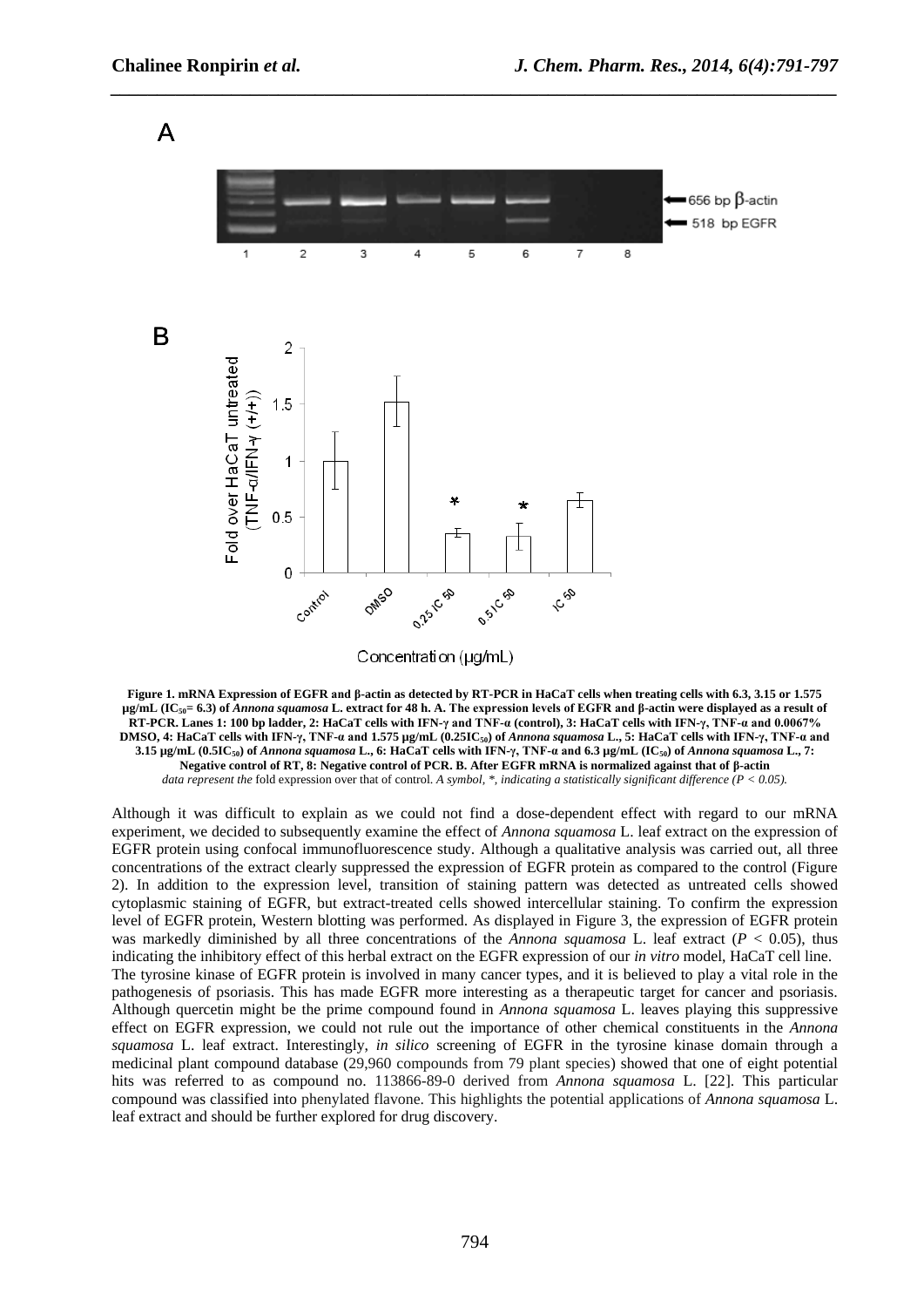

*\_\_\_\_\_\_\_\_\_\_\_\_\_\_\_\_\_\_\_\_\_\_\_\_\_\_\_\_\_\_\_\_\_\_\_\_\_\_\_\_\_\_\_\_\_\_\_\_\_\_\_\_\_\_\_\_\_\_\_\_\_\_\_\_\_\_\_\_\_\_\_\_\_\_\_\_\_\_*

**Figure 2. Expression of EGFR protein as detected by immunocytochemistry and confocal microscopy in HaCaT cells when treating cells with 6.3, 3.15 or 1.575 µg/mL (IC**50**= 6.3) of** *Annona squamosa* **L. extract for 48 h. Untreat: HaCaT cells treated with IFN-γ and TNF-α, 0.25IC50: HaCaT cells with IFN-γ, TNF-α and 1.575 µg/mL (0.25IC50) of** *Annona squamosa* **L., 0.5IC50: HaCaT cells with IFN-γ, TNF-α and 3.15 µg/mL (0.5IC50) of** *Annona squamosa* **L., IC50: HaCaT cells with IFN-γ, TNF-α and 6.3 µg/mL (IC50) of** *Annona squamosa* **L.**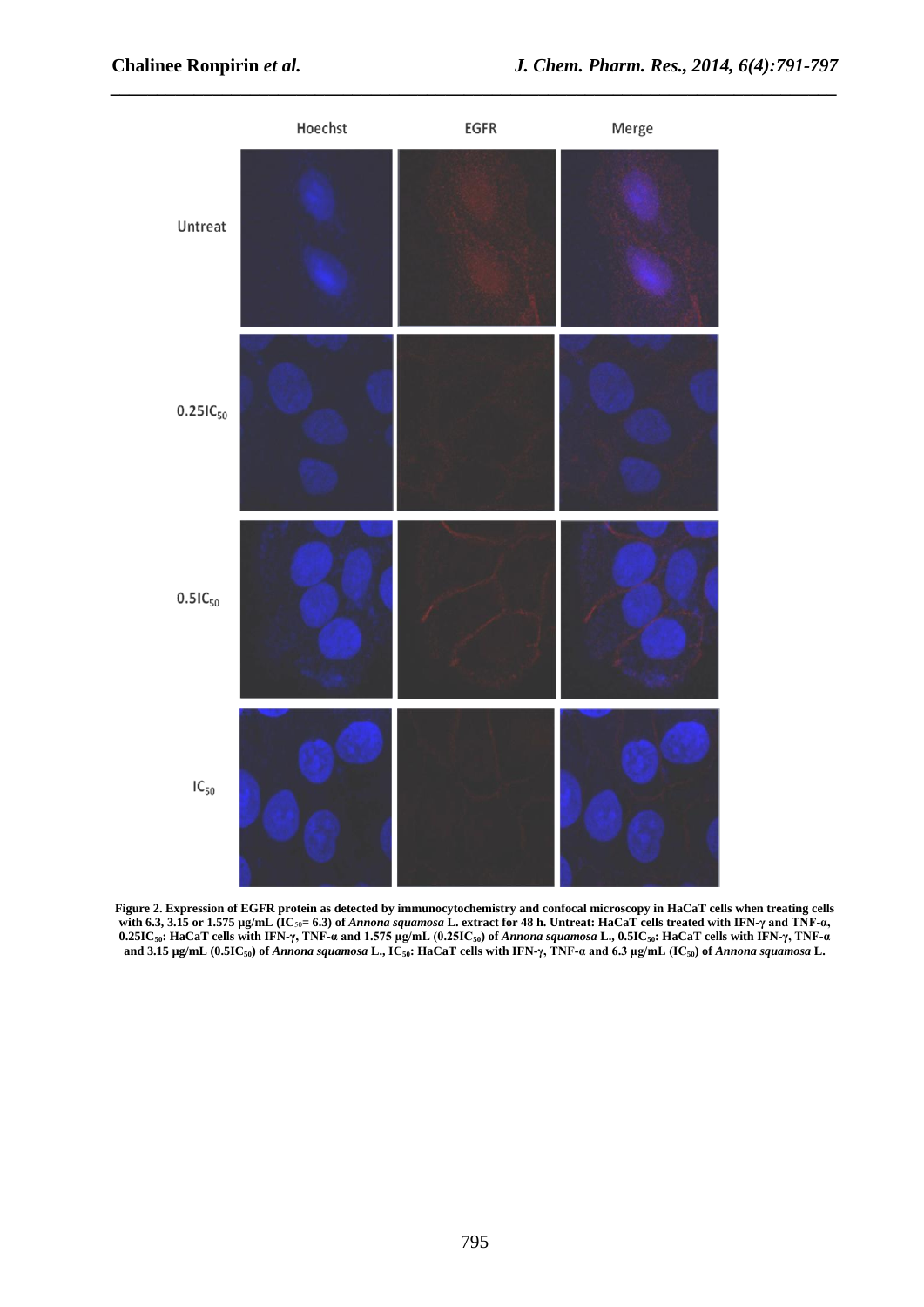

**Figure 3. Expression of EGFR and GAPDH proteins as detected by Western blotting analysis in HaCaT cells when treating cells with 6.3, 3.15 or 1.575 µg/mL** (**IC50= 6.3**) **of** *Annona squamosa* **L. extract for 48 h. A. The expression levels of EGFR and GAPDH were displayed as a result of Western blotting analysis. Lanes 1: HaCaT cells with medium alone (unstimulated condition), 2: HaCaT cells with IFN-γ and TNF-α (control or stimulated condition), 3: HaCaT cells with IFN-γ, TNF-α and 0.0067% DMSO, 4: HaCaT cells with IFN-γ, TNF-α and 1.575 µg/mL (0.25IC50) of** *Annona squamosa* **L., 5: HaCaT cells with IFN-γ, TNF-α and 3.15 µg/mL (0. 5IC50) of** *Annona squamosa* **L., 6: HaCaT cells with IFN-γ, TNF-α and 6.3 µg/mL (IC50) of** *Annona squamosa* **L. B. After EGFR protein is normalized against that of GAPDH**

*data represent the* fold expression over that of control. *A symbol, \*, indicating a statistically significant difference (P < 0.05).*

#### **CONCLUSION**

In conclusion, the inhibitory effect of ethanolic extract derived from *Annona squamosa* L. leaves on the EGFR expression was found using HaCaT keratinocyte cell line as a model. RT-PCR, confocal immunofluorescence microscopy and Western blotting consistently showed the reduced expression of EGFR as compared to control in response to the treatment with varying concentration of the *Annona squamosa* L. leaf extract. This effect was actually in accordance with erlotinib, the tyrosine kinase of EGFR as addressed in the previous report. Taken together, this might suggest that the ethanolic extract of *Annona squamosa* leaves could exert its inhibitory effect by targeting the expression of EGFR biomarker, thus highlighting the potential therapeutic development of this extract for future applications.

#### **Acknowledgments**

This research was supported by the grants from Thammasat University (2011) and the Royal Thai Government (2012) for C.R. and T.T., respectively. T.C. received tuition fee scholarship and teaching assistant fellowship from the Faculty of Allied Health Sciences, Chulalongkorn University. We gratefully acknowledge the generous supplies of Thai medicinal plants from the Princess Maha Chakri Sirindhorn Herbal Garden.